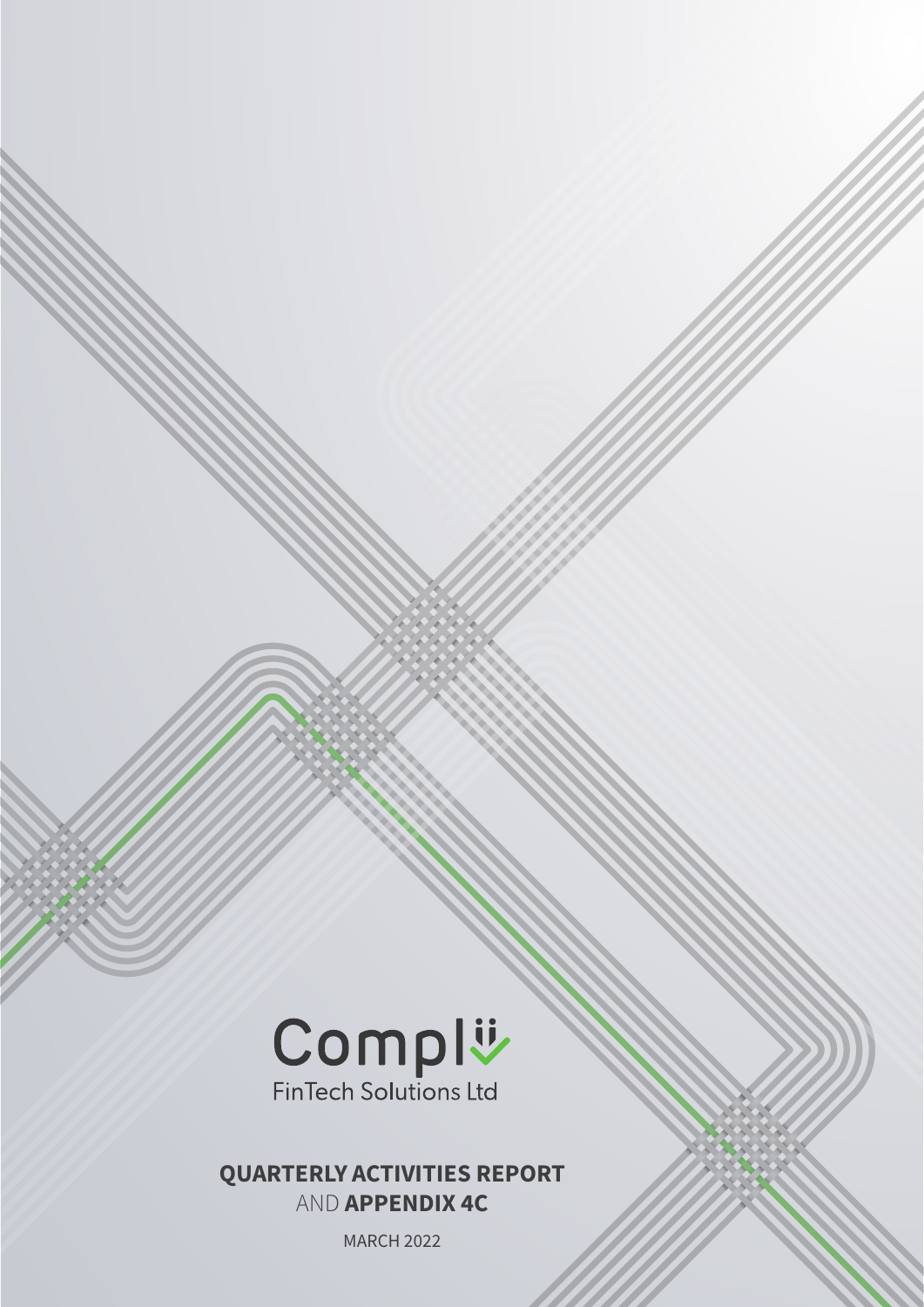Complii FinTech Solutions Ltd (ASX: CF1) (Complii or the Company) – a leading endto-end SaaS (Software as a Service) based technology solution for Australian Financial Services (AFSL) companies (Stockbrokers and Financial Advisers) and their licenced user centric workflows for compliance, capital raising and operational needs plus a global trading platform which enables the trading of shares in unlisted companies and funds is pleased to provide its Quarterly Activities Report and Appendix 4C for the period ending 31 March 2022 (Q3 FY22 or March Quarter).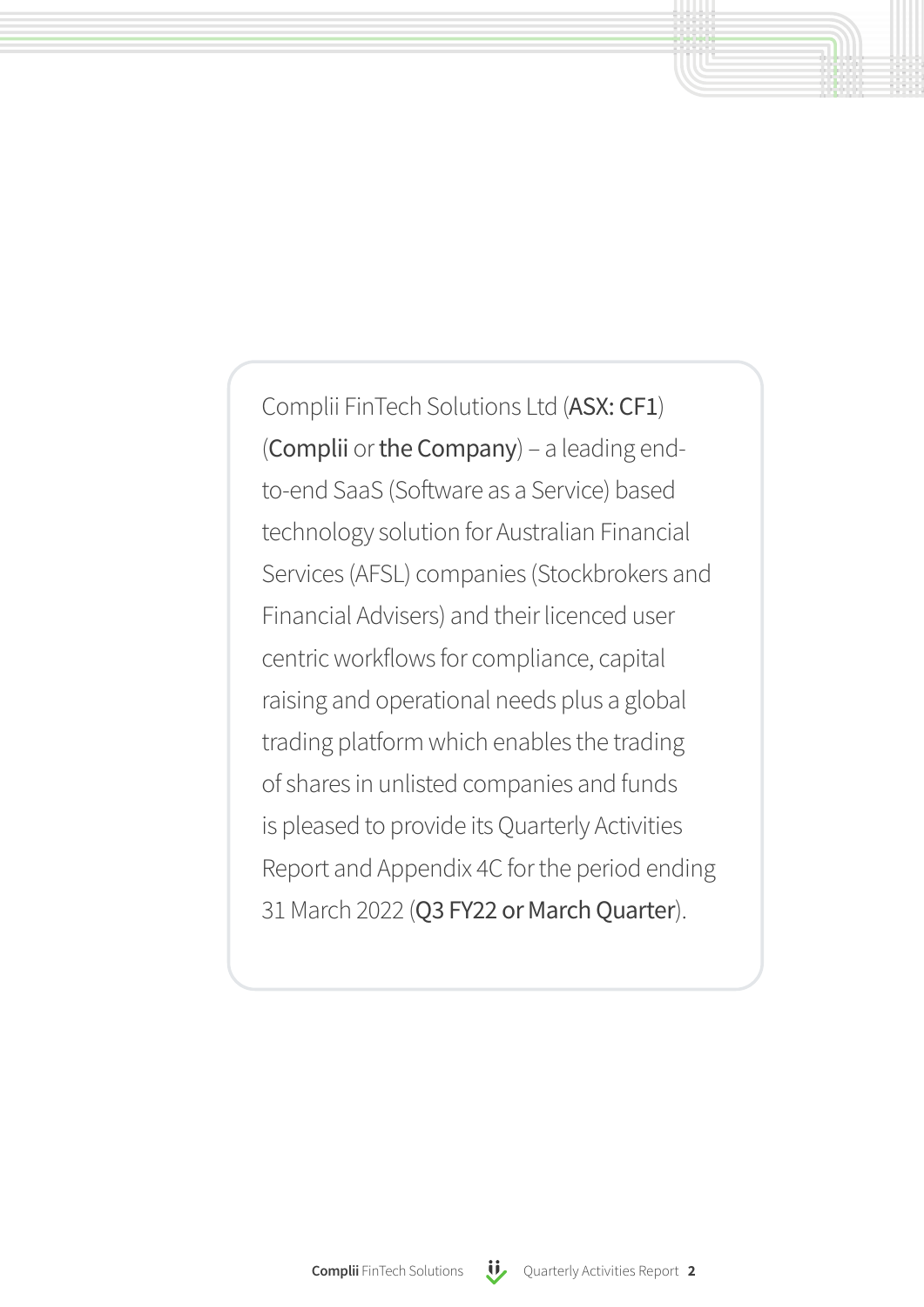# **Q3 FY22 Highlights**

### During the March Quarter Complii:

- › Achieved a second consecutive positive cashflow from operations (profitable) quarter (excluding R&D receipts or future claims) of \$1,049,000 (Q2 FY22 \$291,000) (FY22 \$506,000).
- › Successfully completed a small shareholder buy-back, consolidating the number of shareholders from 2,402 to 1,213 on the share register representing a reduction of 50%.
- › Continued to increase revenue streams in both transactional revenue and new recurring revenue.
- › \$3.42B of new funds raised across 698 offerings through the Complii Capital Raising System during the quarter
- › Group Gross Receipts from customers increased to \$3,218,000 in Q3 FY22 (Q2 FY22 \$2,583,000) representing a 24.5% increase from the previous quarter, the receipts do not include the R&D grants receipts.
- › Operations delivered a \$1,168,000 increase in cash at bank to \$5,924,000 (Q2 FY22 \$4,756,000 (representing a 24.6% increase from Q2 FY22)) with no debt.
- > Signed 6 ASFL holders as new clients, bringing the current total to 113 AFSL firms, who use at least one or multiple services provided by Complii Group and represent over 3,600 registered users of the Complii platform .
- › Increased its presence to serving 21% of the applicable AFSL target market
- > Business development focus on major projects commenced and delivered in Q3 FY22 included:

#### Compliance

- > Completion of Phase 1 of the next Statement of Advice (SOA3000) automation and Adviser workflow efficiency.
- › Commenced Staff Trading module a new module enabling electronic management for pre-ordering staff trading requests to check for conflicts of interests and establish Chinese walls, along with post-trade reconciliation.
- › Completion of FOFA Phase 2 resulting in further Fee Disclosure Statements and renewals efficiencies

#### PrimaryMarkets

› Commenced development integration into the Complii platform to allow seamless trading activities of securities in unlisted companies and funds in a compliant and efficient manner.

#### Corporate Highway

> Continued development and deployment of transactional opportunities across all 113 AFSL clients.

### **Outlook**

With the completed PrimaryMarkets transaction, and platform integration underway, the acquisition of PrimaryMarkets has delivered a significant increase in the combined group's revenue in Q3 FY22 both from a transactional stream but also from annual recurring revenue.

The primary focus for the remainder of FY22 will be the full integration of the PrimaryMarkets platform into the Complii platform to maximise existing client and adviser uptake of the new PrimaryMarkets Trading Platform capabilities.

Complii also continues to concentrate development resources on enhancements of existing modules, projects designed to deliver new modules and, on the core architecture of the platform. All projects are constructed to deliver on new and changing compliance obligations and operational related efficiencies to our clients and onboarding new clients to the platform.

Complii Group will concentrate on growing existing subscriber activity of the new private trading capabilities, as integration of PrimaryMarkets' unlisted share trading capabilities into the wider suite of the Complii's Corporate Highway and operating modules, which should generate further opportunities for existing subscribers to extend their subscriptions of additional Complii modules.

Complii continues to explore appropriate and synergistic business aggregation/expansion opportunities, whilst remaining attentive on the success of the Group's organic growth strategy, developing, and delivering new products and services to existing AFSL clients, their licensed users and grow the customer and investor network base.

#### Complii FinTech Solutions  $\mathbf{U}$  Quarterly Activities Report 3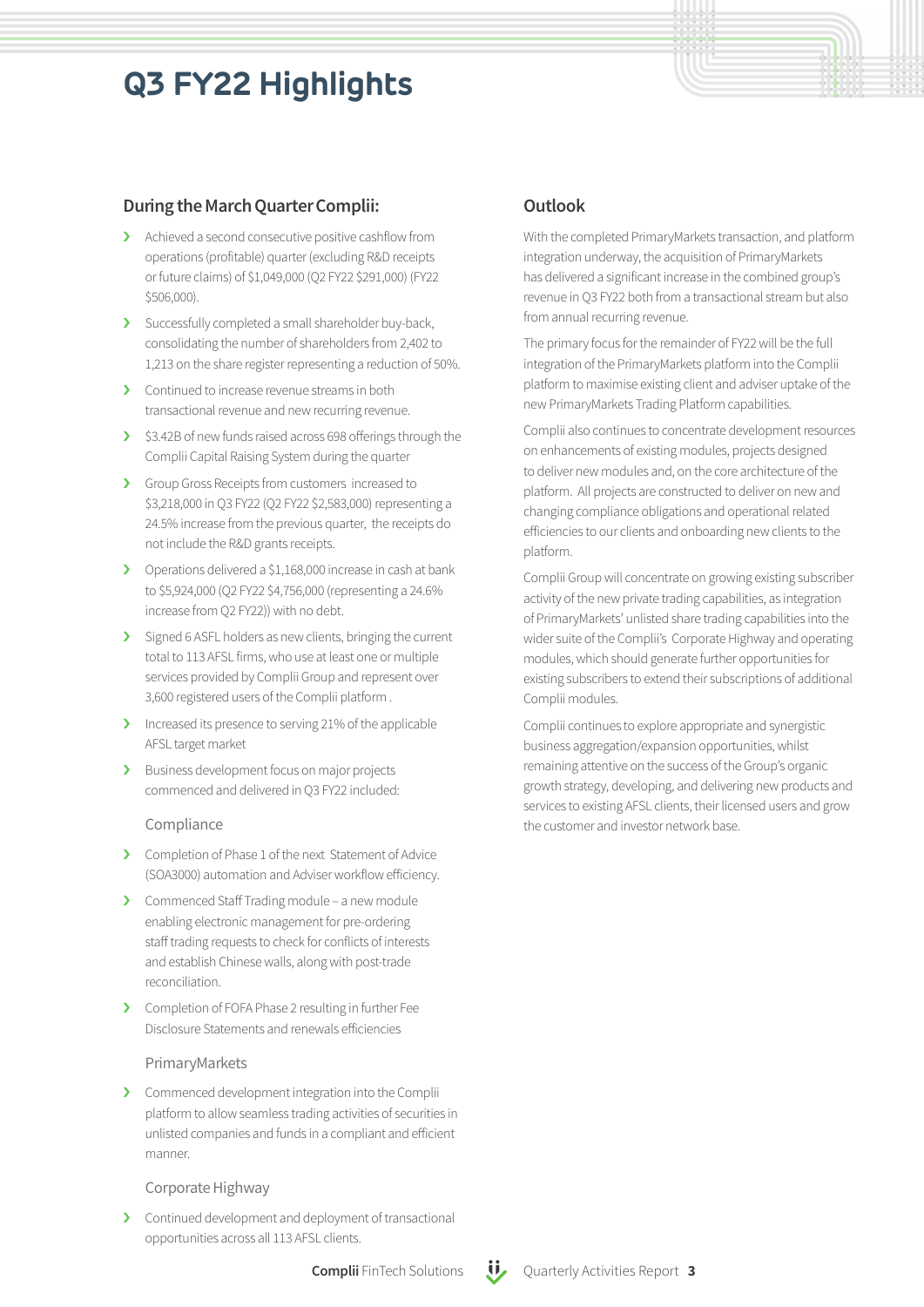# **Q3 FY22 Highlights**

### Summary Q3 FY22

- › Complii Group achieved its second consecutive cashflow positive from operations (profitable) quarter (excluding R&D) of \$1,049,000.
- > Complii retains \$5,924,000 cash, with no debt, at the end of Q3 FY22 (Q2 FY \$4,756,000).
- > The Complii Group remains well-funded and wellresourced to deliver on its vision of becoming the financial services industry standard in targeted risk, compliance and business technology and offering investment and trading opportunities across its 113 AFSL clients via Corporate Highway and PrimaryMarkets..

### Q3 FY22 Financials

Cash at bank as at 31 March 2022 was \$5,924,000 (Q1 FY22 \$4,756,000).

Notable operating cash flow items included:

- > \$3,218,000 receipts from customers (FY22: \$6,500,000).
- > \$903,000 of staff costs (FY22: \$2,226,000).
- › \$1,099,000 of administration and corporate costs (FY22: \$2,903,000).
- > Payments to related parties in Q2 FY22 were \$167,000 (FY22: \$467,000). These payments represent director fees and director consulting fees. All transactions involving directors and their associates were on normal commercial terms.

Further details of the cash flows of the Company are set out in the attached Appendix 4C.

Complii Managing Director Alison Sarich commented:

 $\epsilon$ *We are delighted that the March 2022 Quarter has shown another extremely positive financial outcome attributed fromthe acquisition of PrimaryMarkets and the continued Complii ARR growth within the Complii Group businesses.*

*Itis also very pleasing to disclose another profitable consecutive quarter coupled with increased cash at bank.*

 $\frac{1}{5}$ *Complii continues to listen to themarket and its customers and evolve its technology offering whilst ongoing exploring appropriate and strategic business aggregation and expansion opportunities*

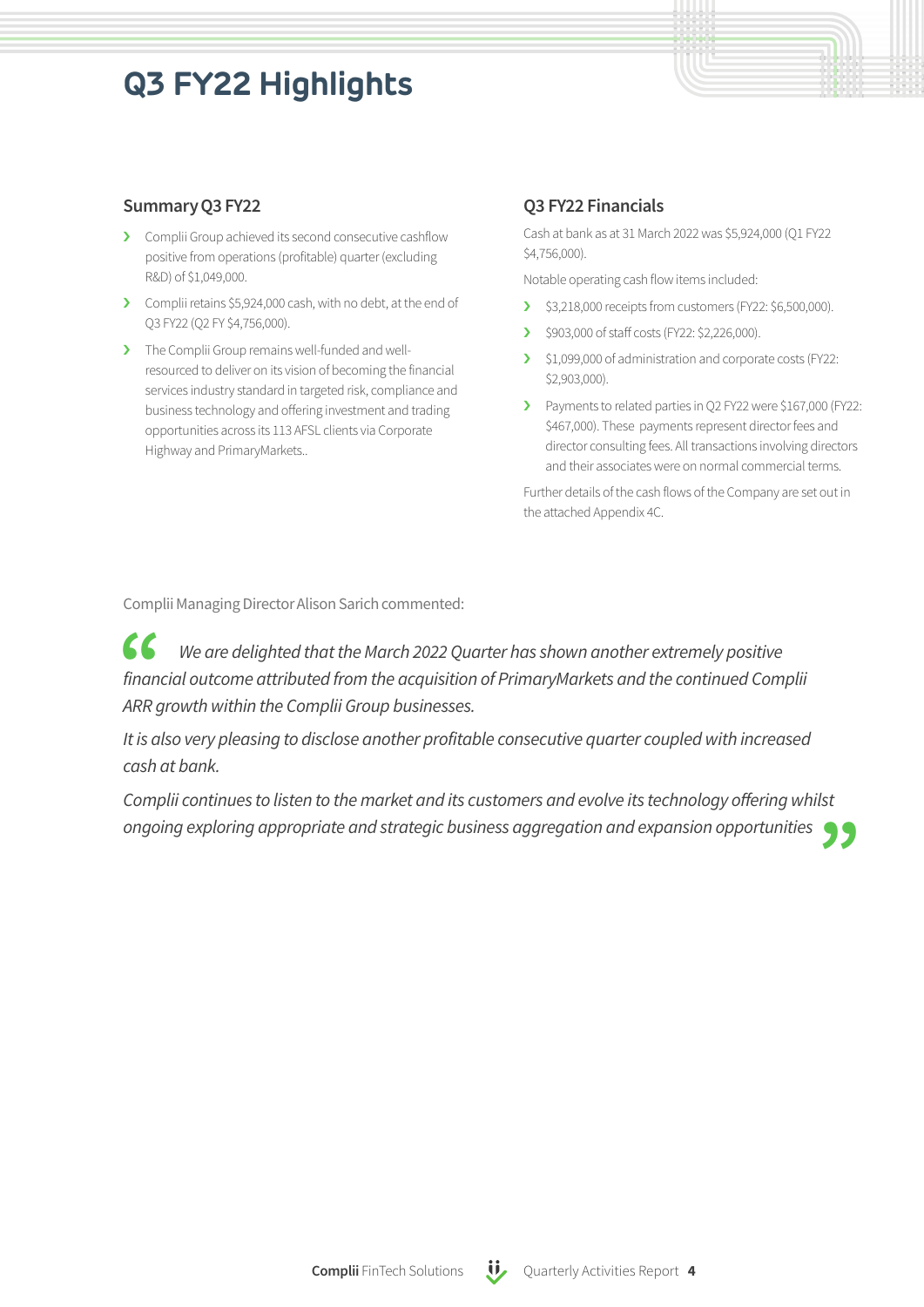# **Q3 FY22 Highlights**

### Use of Funds Update from 2020 Prospectus

The Company was re-admitted to the official list of the Australian Securities Exchange (ASX) on 17 December 2020 (Admission), having successfully completed a \$7.0m capital raising on 10 December 2020. The Q2 FY22 quarter is included in the period covered by a Use of Funds statement and expenditure program in the Company's prospectus dated 11 November 2020 (2020 Prospectus) under Listing Rule 1.1 condition 3.

A comparison of the Company's actual expenditure since the date of Admission against estimated expenditure in the Use of Funds statement and expenditure program contained in the 2020 Prospectus is set out in the table below:

|                                                                    | <b>Maximum Subscription</b> | Actual Q3   | Comments on Spend from                            |
|--------------------------------------------------------------------|-----------------------------|-------------|---------------------------------------------------|
| Use of Funds                                                       | (57.0 m)                    | FY22 Spend  | Prospectus to Q3 FY22 Actuals                     |
| Complii product development and<br>integration                     | \$1,580,000                 | \$505,000   | On track                                          |
| Marketing of Complii Platform                                      | \$1,000,000                 | \$151,0000  | On track                                          |
| Strategic and acquisition opportunities                            | \$690,000                   | \$74,000    | On track                                          |
| Business expansion costs <sup>1</sup>                              | \$2,000,000                 | \$3,000     | Seeking additional & appropriate<br>opportunities |
| Costs of the Public Offer                                          | \$721,000                   |             | Completed                                         |
| Other costs associated with the Proposed<br>Acquisition of Complii | \$250,000                   |             | Completed                                         |
| Working capital following Public Offer <sup>2</sup>                | \$759,000                   | \$1,321,000 | Exceeded                                          |
| <b>Total Use of Funds</b>                                          | \$7,000,000                 | \$2,054,000 |                                                   |

- 1 Includes payments related to the acquisition of PrimaryMarkets, including relevant ASX, legal, broker, secretarial and corporate advisory expenses.
- 2 This includes costs that were higher than budgeted for year-end audit, accounting, secretarial, legal and other payments for the group's business operations. Further this includes working capital costs related to PrimaryMarkets which were not budgeted at the time of the estimating expenditure for the Use of Funds statement in the 2020 Prospectus.
- 3 Cash at Bank or working capital Q3 FY22 was \$5,924,000.

This announcement was authorised to be given to ASX by the Board of Directors of Complii FinTech Solutions Ltd.

For more information please contact:

Craig Mason

Executive Chairman 0437 444 881 investors@complii.com.au

Alison Sarich

Managing Director (02) 9235 0028 investors@complii.com.au

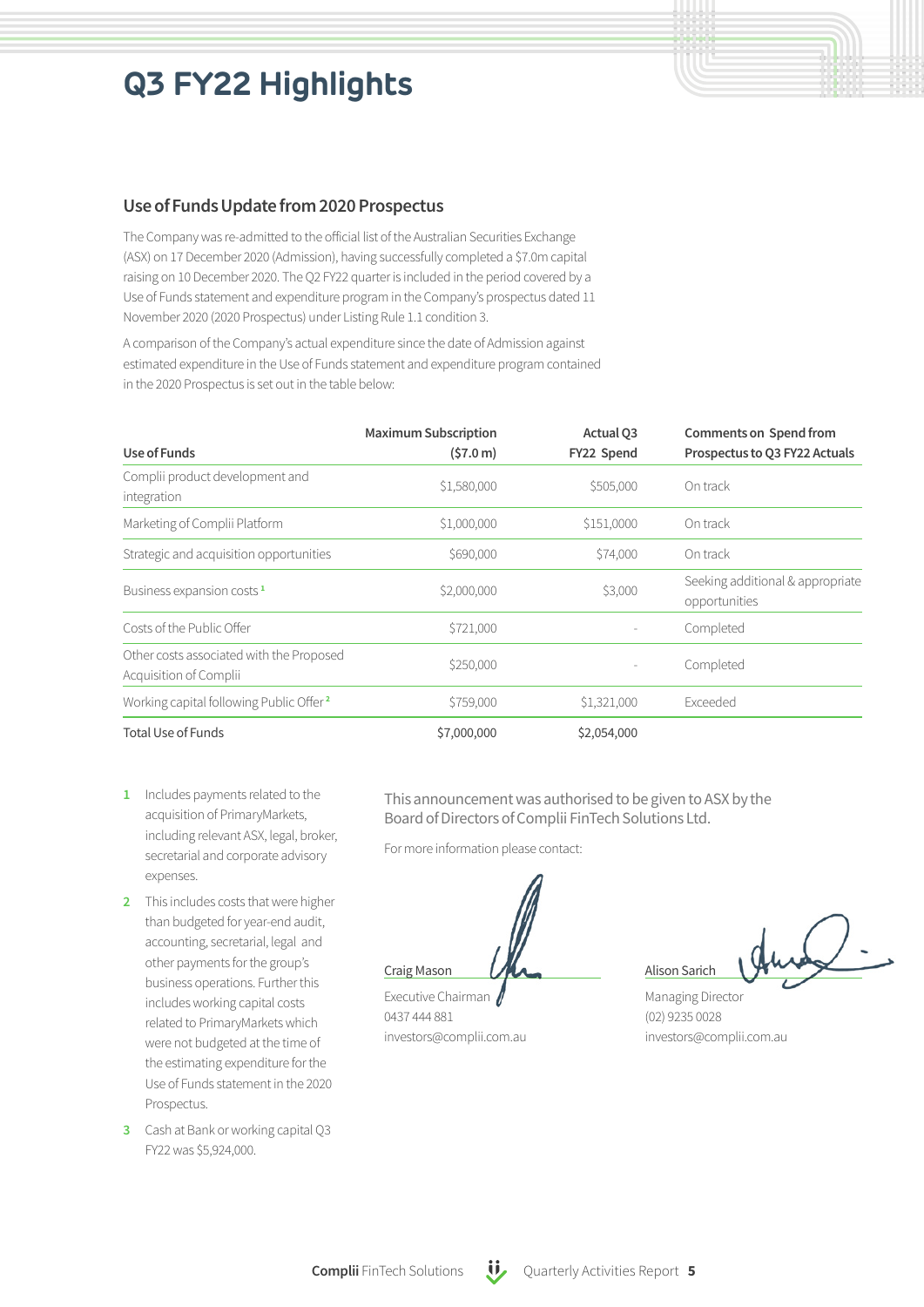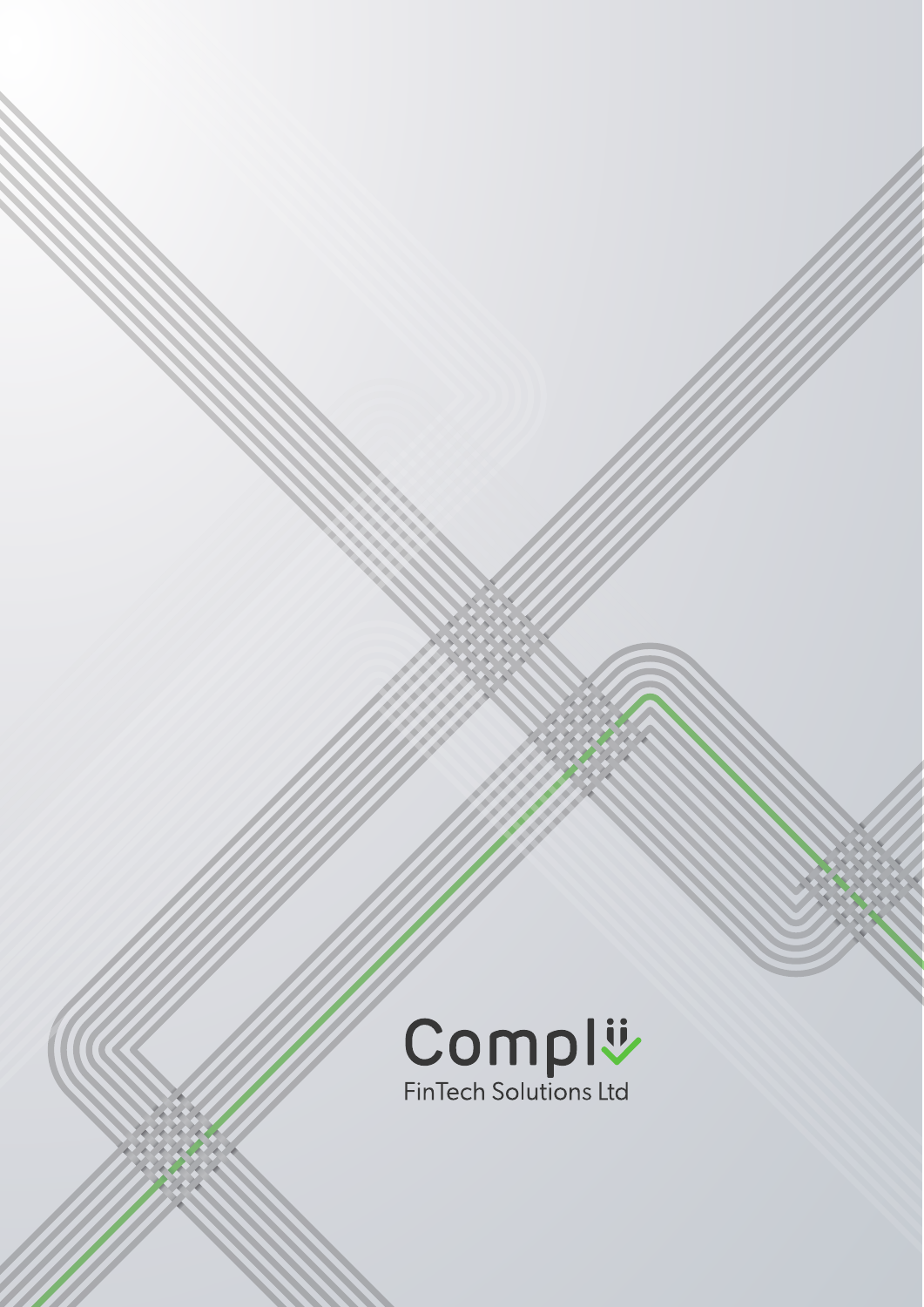

### APPENDIX 4C

MARCH 2022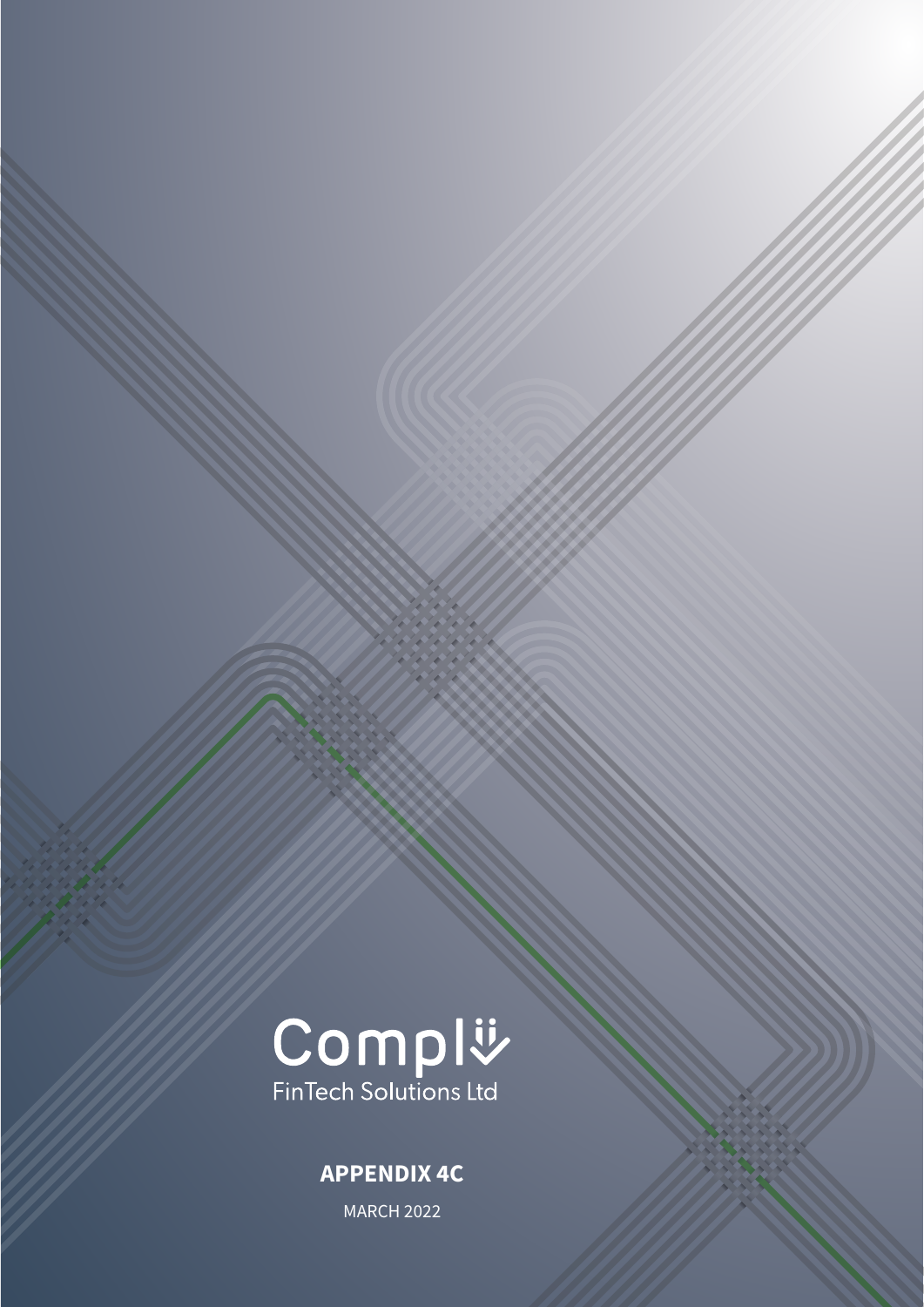# **Appendix 4C**

### Quarterly cash flow report for entities subject to Listing Rule 4.7B

Name of entity **COMPLII FINTECH SOLUTIONS LIMITED (ASX: CF1)** ABN **71 098 238 585** Quarter ended ("current quarter") 31 March 2022

### Consolidated statement of cash flows

|     | 1. Cash flows from operating activities<br>Receipts from customers |                                                         | Current quarter<br>\$A'000 | Year to date (9 months)<br>\$A'000<br>6,500 |
|-----|--------------------------------------------------------------------|---------------------------------------------------------|----------------------------|---------------------------------------------|
| 1.1 |                                                                    |                                                         | 3,218                      |                                             |
|     |                                                                    | a) research and development                             | $\overline{\phantom{a}}$   |                                             |
|     |                                                                    | b) product manufacturing and operating costs            |                            |                                             |
|     | Payments                                                           | c) advertising and marketing                            | (56)                       | (156)                                       |
| 1.2 | for                                                                | d) leased assets                                        |                            |                                             |
|     |                                                                    | e) staff costs                                          | (903)                      | (2,226)                                     |
|     |                                                                    | f) administration and corporate costs                   | (1,099)                    | (2,903)                                     |
| 1.3 | Dividends received (see note 3)                                    |                                                         |                            |                                             |
| 1.4 | Interest received                                                  |                                                         | $\overline{\phantom{a}}$   |                                             |
| 1.5 |                                                                    | Interest and other costs of finance paid                | $\overline{\phantom{a}}$   |                                             |
| 1.6 | Income taxes paid                                                  |                                                         |                            |                                             |
| 1.7 |                                                                    | Government grants and tax incentives (R&D)              |                            | 942                                         |
| 1.8 |                                                                    | Other (GST and Other ATO related receipts and payments) | (111)                      | (709)                                       |
| 1.9 |                                                                    | Net cash from / (used in) operating activities          | 1,049                      | 1,448                                       |

|     |                                         | 2. Cash flows from investing activities        | Current quarter          | Year to date (9 months) |
|-----|-----------------------------------------|------------------------------------------------|--------------------------|-------------------------|
|     |                                         |                                                | \$A'000                  | \$A'000                 |
|     | Payments                                | a) entities                                    |                          |                         |
|     |                                         | b) businesses**                                |                          | (291)                   |
|     |                                         | c) property, plant and equipment               | (3)                      | (14)                    |
| 2.1 | to acquire<br>or for:                   | d) investments                                 |                          |                         |
|     |                                         | e) intellectual property                       |                          |                         |
|     |                                         | f) other non-current assets                    |                          |                         |
|     | Proceeds                                | a) entities                                    |                          |                         |
|     |                                         | b) businesses                                  | $\overline{\phantom{a}}$ |                         |
| 2.2 | from                                    | c) property, plant and equipment               |                          |                         |
|     | disposal                                | d) investments                                 |                          |                         |
|     | of:                                     | e) intellectual property                       |                          |                         |
|     |                                         | f) other non-current assets                    |                          |                         |
| 2.3 | Cash flows from loans to other entities |                                                | ٠                        |                         |
| 2.4 | Dividends received (see note 3)         |                                                | $\overline{\phantom{a}}$ |                         |
| 2.5 |                                         | Other (Deposit Refund/ (Deposit Paid))         | $\overline{\phantom{m}}$ |                         |
| 2.6 |                                         | Net cash from / (used in) investing activities | (3)                      | (305)                   |

*\*\* Costs related to the acquisition of PrimaryMarkets*

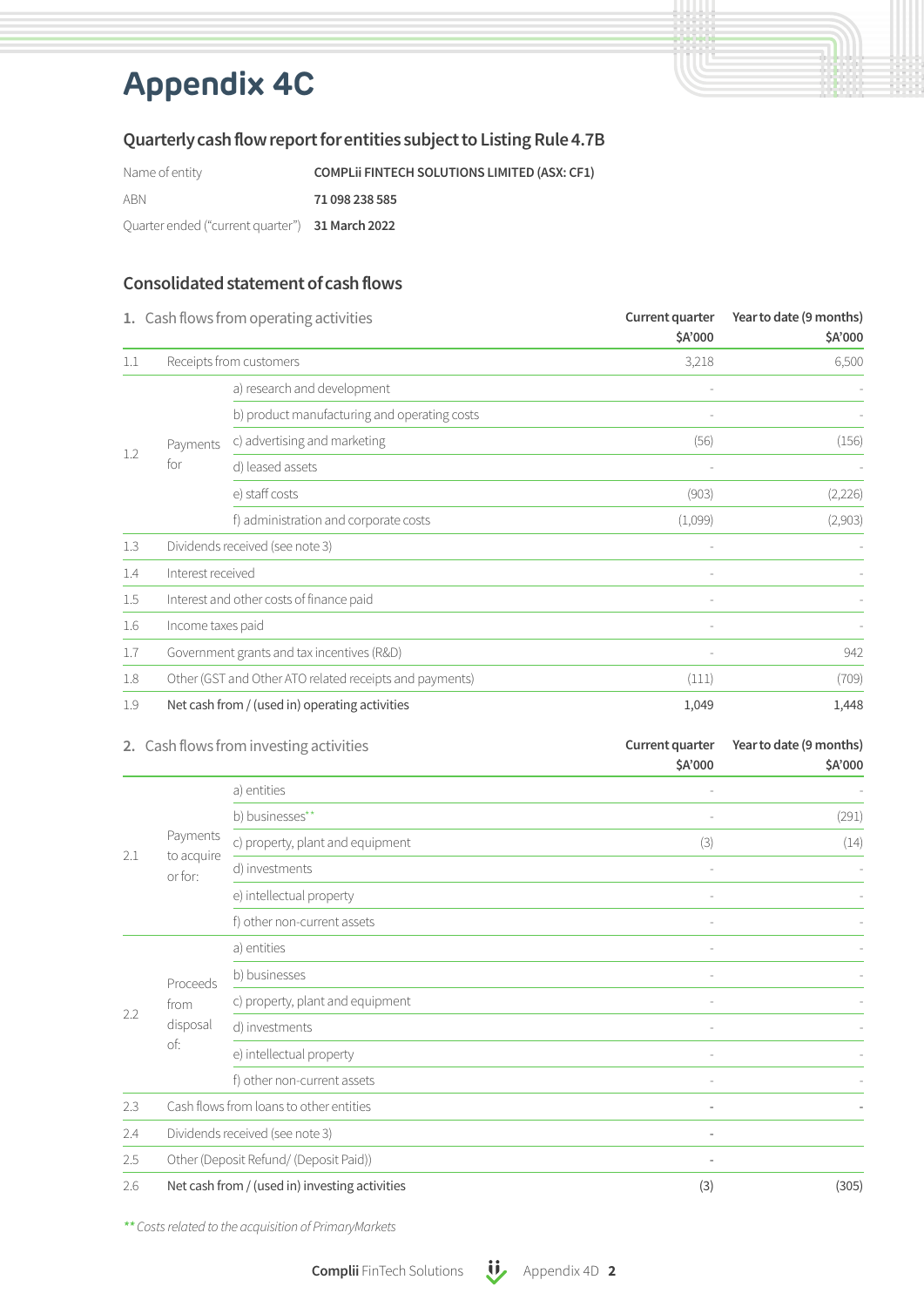# **Appendix 4C** continued

### Quarterly cash flow report for entities subject to Listing Rule 4.7B

|      |                | 3. Cash flows from financing activities                                      | Current quarter<br>\$A'000 | Year to date (9 months)<br>\$A'000 |
|------|----------------|------------------------------------------------------------------------------|----------------------------|------------------------------------|
| 3.1  | securities)    | Proceeds from issues of equity securities (excluding convertible debt        |                            |                                    |
| 3.2  |                | Proceeds from issue of convertible debt securities                           |                            |                                    |
| 3.3  |                | Proceeds from exercise of options                                            | 129                        | 129                                |
| 3.4  | securities     | Transaction costs related to issues of equity securities or convertible debt |                            |                                    |
| 3.5  |                | Proceeds from borrowings                                                     |                            |                                    |
| 3.6  |                | Repayment of borrowings                                                      |                            |                                    |
| 3.7  |                | Transaction costs related to loans and borrowings                            |                            |                                    |
| 3.8  | Dividends paid |                                                                              |                            |                                    |
|      |                | Opening Cash Balance - PrimaryMarkets at 4 November 2021                     |                            | 658                                |
| 3.9  | Other          | New Term Deposit                                                             | 5                          | 5                                  |
|      |                | Share Buy-Back                                                               | (8)                        | (8)                                |
| 3.10 |                | Net cash from / (used in) financing activities                               | 126                        | 784                                |
|      |                | 4. Net increase / (decrease) in cash and cash equivalents for the period     | Current quarter<br>\$A'000 | Year to date (9 months)<br>\$A'000 |
| 4.1  |                | Cash and cash equivalents at beginning of period                             | $4,756$ <sup>1</sup>       | 3,998                              |
| 4.2  |                | Net cash from / (used in) operating activities (item 1.9 above)              | 1,049                      | 1,448                              |
| 4.3  |                | Net cash from / (used in) investing activities (item 2.6 above)              | (3)                        | (305)                              |
| 4.4  |                | Net cash from / (used in) financing activities (item 3.10 above)             | 126                        | 784                                |
| 4.5  |                | Effect of movement in exchange rates on cash held                            | (4)                        | (1)                                |
| 4.6  |                | Cash and cash equivalents at end of period                                   | 5,924                      | 5,924                              |

*1 Adjusted to reconcile to the Half Year accounts – 31 December 2021*

#### 5. Reconciliation of cash and cash equivalents

| at the end of the quarter (as shown in the consolidated statement of cash flows) to<br>the related items in the accounts |                                                                              | Current quarter<br>\$A'000 | Previous quarter<br>\$A'000 |
|--------------------------------------------------------------------------------------------------------------------------|------------------------------------------------------------------------------|----------------------------|-----------------------------|
| 5.1                                                                                                                      | Bank balances                                                                | 5,801                      | 4,633                       |
| 5.2                                                                                                                      | Call deposits                                                                | $\sim$                     |                             |
| 5.3                                                                                                                      | Bank overdrafts                                                              | $\sim$                     |                             |
| 5.4                                                                                                                      | Other (Security Deposit)                                                     | 123                        | 123.                        |
| 5.5                                                                                                                      | Cash and cash equivalents at end of quarter (should equal item 4.6<br>above) | 5,924                      | 4,756                       |

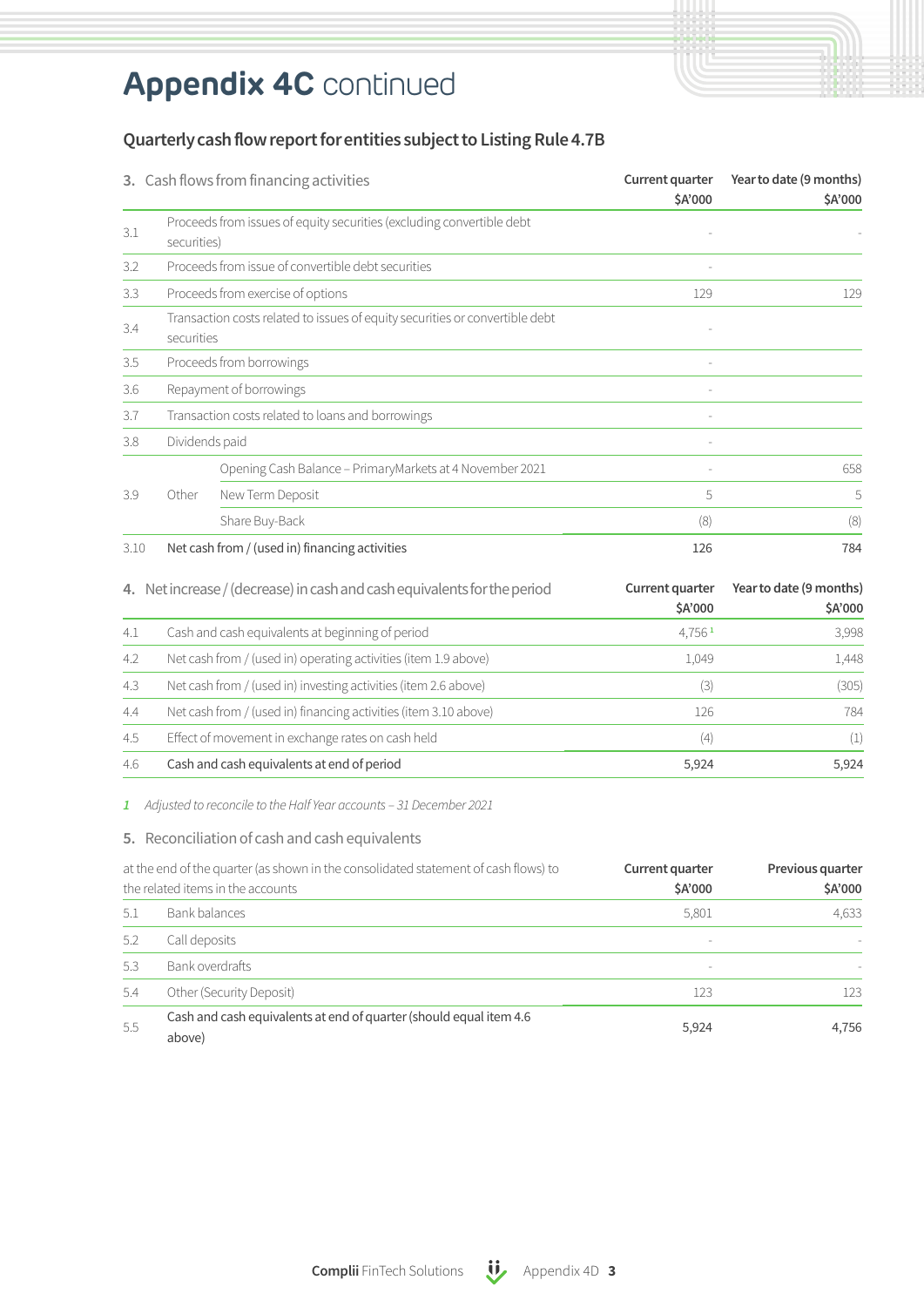## **Appendix 4C** continued

### Quarterly cash flow report for entities subject to Listing Rule 4.7B

|      | 6. Payments to related parties of the entity and their associates                       | Current quarter<br>\$A'000 |
|------|-----------------------------------------------------------------------------------------|----------------------------|
| -6.1 | Aggregate amount of payments to related parties and their associates included in item 1 | 167                        |
| 6.2  | Aggregate amount of payments to related parties and their associates included in item 2 |                            |

These payments represent Director fees, Director consulting fees and reimbursements of expenses. All transactions involving Directors and associates were on normal commercial terms.

|     |                                                                                                                                         | 7. Financing facilities*                                                                                                                                                                                                                                                                                                                                | <b>Total facility amount</b><br>at quarter end | Amount drawn<br>at quarter end |
|-----|-----------------------------------------------------------------------------------------------------------------------------------------|---------------------------------------------------------------------------------------------------------------------------------------------------------------------------------------------------------------------------------------------------------------------------------------------------------------------------------------------------------|------------------------------------------------|--------------------------------|
|     |                                                                                                                                         |                                                                                                                                                                                                                                                                                                                                                         | \$A'000                                        | \$A'000                        |
| 7.1 |                                                                                                                                         | Loan facilities                                                                                                                                                                                                                                                                                                                                         |                                                |                                |
| 7.2 |                                                                                                                                         | Credit standby arrangements                                                                                                                                                                                                                                                                                                                             |                                                |                                |
| 7.3 |                                                                                                                                         | Other (please specify)                                                                                                                                                                                                                                                                                                                                  |                                                |                                |
| 7.4 |                                                                                                                                         | Total financing facilities                                                                                                                                                                                                                                                                                                                              |                                                |                                |
| 7.5 |                                                                                                                                         | Unused financing facilities available at quarter end                                                                                                                                                                                                                                                                                                    |                                                |                                |
| 7.6 |                                                                                                                                         | Include in the box below a description of each facility above, including the<br>lender, interest rate, maturity date and whether it is secured or unsecured.<br>If any additional financing facilities have been entered into or are<br>proposed to be entered into after quarter end, include a note providing<br>details of those facilities as well. |                                                |                                |
| ×   |                                                                                                                                         | Note, the term "facility' includes all forms of financing arrangements available to the entity.                                                                                                                                                                                                                                                         |                                                |                                |
| 8.  |                                                                                                                                         | Estimated cash available for future operating activities                                                                                                                                                                                                                                                                                                |                                                | \$A'000                        |
| 8.1 |                                                                                                                                         | Net cash from / (used in) operating activities (item 1.9)                                                                                                                                                                                                                                                                                               |                                                | 1,049                          |
| 8.2 |                                                                                                                                         | Cash and cash equivalents at quarter end (item 4.6)                                                                                                                                                                                                                                                                                                     |                                                | 5,924                          |
| 8.3 |                                                                                                                                         | Unused finance facilities available at quarter end (item 7.5)                                                                                                                                                                                                                                                                                           |                                                |                                |
| 8.4 |                                                                                                                                         | Total available funding (item 8.2 + item 8.3)                                                                                                                                                                                                                                                                                                           |                                                | 5,924                          |
| 8.5 |                                                                                                                                         | Estimated quarters of funding available (item 8.4 divided by item 8.1) *                                                                                                                                                                                                                                                                                |                                                | N/A                            |
|     |                                                                                                                                         | If item 8.5 is less than 2 quarters, please provide answers to the following questions **                                                                                                                                                                                                                                                               |                                                | Answer                         |
|     | 8.6.1                                                                                                                                   | Does the entity expect that it will continue to have the current level of net operating cash flows<br>for the time being and, if not, why not?                                                                                                                                                                                                          |                                                | N/A                            |
| 8.6 | 8.6.2                                                                                                                                   | Has the entity taken any steps, or does it propose to take any steps, to raise further cash to<br>fund its operations and, if so, what are those steps and how likely does it believe that they will<br>be successful?                                                                                                                                  |                                                | N/A                            |
|     | Does the entity expect to be able to continue its operations and to meet its business<br>8.6.3<br>objectives and, if so, on what basis? |                                                                                                                                                                                                                                                                                                                                                         | N/A                                            |                                |

*\* Note, if the entity has reported positive net operating cash flows in item 1.9, answer item 8.5 as "N/A". Otherwise, a figure for the estimated quarters of funding available must be included in item 8.5.*

*\*\* Note, where item 8.5 is less than 2 quarters, all of questions 8.6.1, 8.6.2 and 8.6.3 above must be answered.*